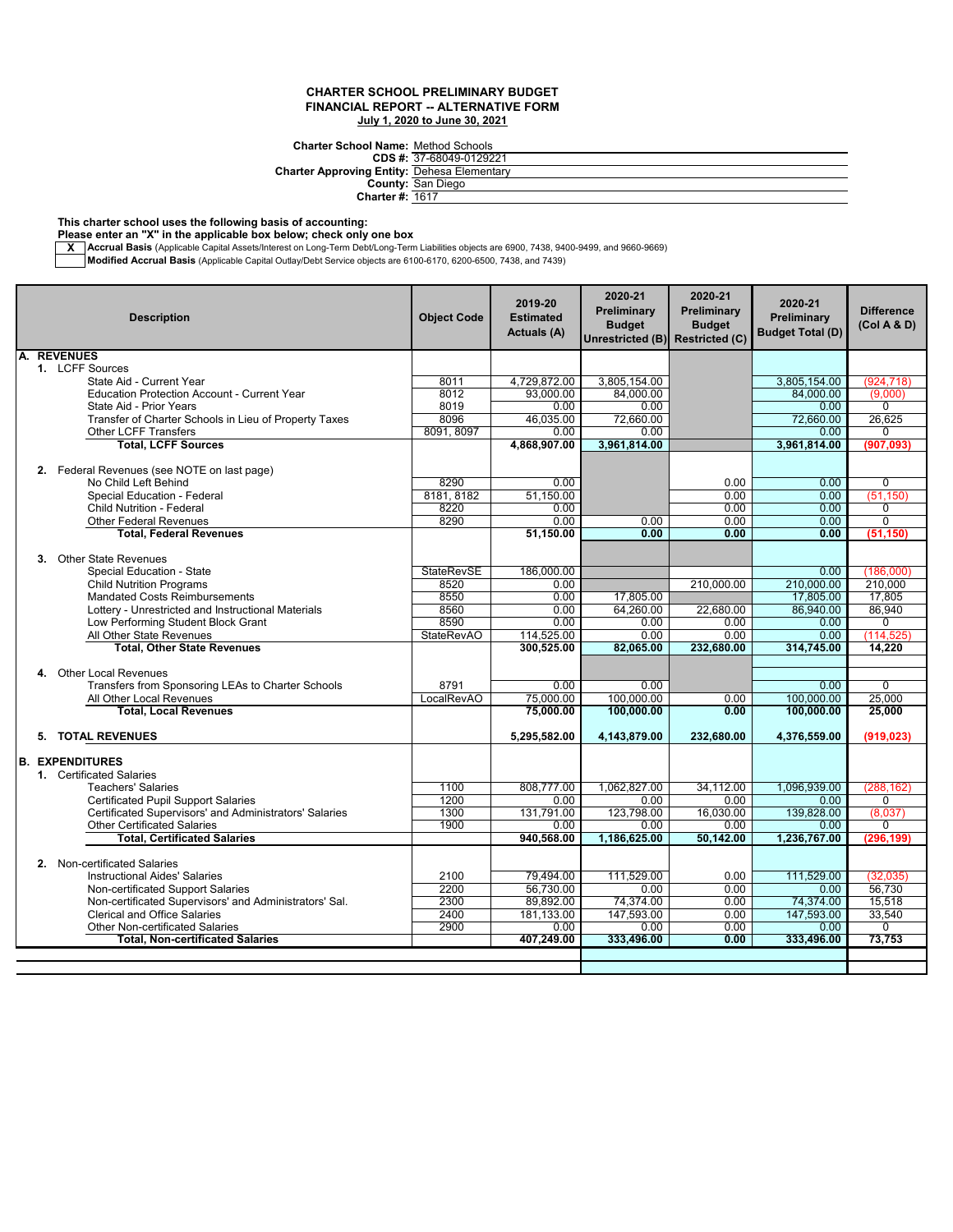**Charter School Name:** Method Schools

|                                                                                                                                                                                                                                                                                                                                                                                                                                                                                 | CDS #: 37-68049-0129221                                      |                                                                                                                |                                                                                                               |                                                                                  |                                                                                                       |                                                                               |
|---------------------------------------------------------------------------------------------------------------------------------------------------------------------------------------------------------------------------------------------------------------------------------------------------------------------------------------------------------------------------------------------------------------------------------------------------------------------------------|--------------------------------------------------------------|----------------------------------------------------------------------------------------------------------------|---------------------------------------------------------------------------------------------------------------|----------------------------------------------------------------------------------|-------------------------------------------------------------------------------------------------------|-------------------------------------------------------------------------------|
| <b>Description</b>                                                                                                                                                                                                                                                                                                                                                                                                                                                              | <b>Object Code</b>                                           | 2019-20<br><b>Estimated</b><br><b>Actuals (A)</b>                                                              | 2020-21<br>Preliminary<br><b>Budget</b><br>Unrestricted (B)                                                   | 2020-21<br>Preliminary<br><b>Budget</b><br><b>Restricted (C)</b>                 | 2020-21<br>Preliminary<br><b>Budget Total (D)</b>                                                     | <b>Difference</b><br>(Col A & D)                                              |
| 3. Employee Benefits                                                                                                                                                                                                                                                                                                                                                                                                                                                            |                                                              |                                                                                                                |                                                                                                               |                                                                                  |                                                                                                       |                                                                               |
| <b>STRS</b>                                                                                                                                                                                                                                                                                                                                                                                                                                                                     | 3101-3102                                                    | 0.00                                                                                                           | 0.00                                                                                                          | 0.00                                                                             | 0.00                                                                                                  | $\mathbf 0$                                                                   |
| <b>PERS</b>                                                                                                                                                                                                                                                                                                                                                                                                                                                                     | 3201-3202                                                    | 0.00                                                                                                           | 0.00                                                                                                          | 0.00                                                                             | 0.00                                                                                                  | 0                                                                             |
| OASDI / Medicare / Alternative                                                                                                                                                                                                                                                                                                                                                                                                                                                  | 3301-3302                                                    | 103,108.00                                                                                                     | 116,289.00                                                                                                    | 3,836.00                                                                         | 120,125.00                                                                                            | (17, 017)                                                                     |
| <b>Health and Welfare Benefits</b>                                                                                                                                                                                                                                                                                                                                                                                                                                              | 3401-3402                                                    | 108,540.00                                                                                                     | 243,679.00                                                                                                    | 16,068.00                                                                        | 259,747.00                                                                                            | (151, 207)                                                                    |
| Unemployment Insurance                                                                                                                                                                                                                                                                                                                                                                                                                                                          | 3501-3502                                                    | 37,380.00                                                                                                      | 60,268.00                                                                                                     | 840.00                                                                           | 61,108.00                                                                                             | (23, 728)                                                                     |
| <b>Workers' Compensation Insurance</b>                                                                                                                                                                                                                                                                                                                                                                                                                                          | 3601-3602                                                    | 23,587.00                                                                                                      | 22,802.00                                                                                                     | 752.00                                                                           | 23,554.00                                                                                             | 33                                                                            |
| <b>Retiree Benefits</b>                                                                                                                                                                                                                                                                                                                                                                                                                                                         | 3701-3702                                                    | 0.00                                                                                                           | 0.00                                                                                                          | 0.00                                                                             | 0.00                                                                                                  | $\overline{0}$                                                                |
| PERS Reduction (for revenue limit funded schools)                                                                                                                                                                                                                                                                                                                                                                                                                               | 3801-3802                                                    | 0.00                                                                                                           | 0.00                                                                                                          | 0.00                                                                             | 0.00                                                                                                  | $\overline{0}$                                                                |
|                                                                                                                                                                                                                                                                                                                                                                                                                                                                                 | 3901-3902                                                    |                                                                                                                | 58,006.00                                                                                                     |                                                                                  |                                                                                                       | (9,622)                                                                       |
| <b>Other Employee Benefits</b>                                                                                                                                                                                                                                                                                                                                                                                                                                                  |                                                              | 50,891.00                                                                                                      |                                                                                                               | 2,507.00                                                                         | 60,513.00                                                                                             |                                                                               |
| <b>Total, Employee Benefits</b>                                                                                                                                                                                                                                                                                                                                                                                                                                                 |                                                              | 323,506.00                                                                                                     | 501,044.00                                                                                                    | 24,003.00                                                                        | 525,047.00                                                                                            | (201, 541)                                                                    |
| 4. Books and Supplies<br>Approved Textbooks and Core Curricula Materials<br>Books and Other Reference Materials<br><b>Materials and Supplies</b><br>Noncapitalized Equipment<br>Food                                                                                                                                                                                                                                                                                            | 4100<br>4200<br>4300<br>4400<br>4700                         | 214,500.00<br>502,500.00<br>38,180.00<br>75,000.00                                                             | 215,505.00<br>30,000.00<br>15,154.00<br>48,000.00<br>0.00                                                     | 25,855.00<br>0.00<br>22,680.00<br>0.00                                           | 241,360.00<br>30,000.00<br>37,834.00<br>48,000.00<br>0.00                                             | (26, 860)<br>472,500<br>346<br>27,000<br>0                                    |
|                                                                                                                                                                                                                                                                                                                                                                                                                                                                                 |                                                              | 0.00                                                                                                           |                                                                                                               | 0.00                                                                             |                                                                                                       |                                                                               |
| <b>Total, Books and Supplies</b>                                                                                                                                                                                                                                                                                                                                                                                                                                                |                                                              | 830,180.00                                                                                                     | 308,659.00                                                                                                    | 48,535.00                                                                        | 357,194.00                                                                                            | 472,986                                                                       |
| 5. Services and Other Operating Expenditures<br>Subagreeemnts for Services<br><b>Travel and Conferences</b><br>Dues and Memberships<br>Insurance<br>Operations and Housekeeping Services<br>Rentals, Leases, Repairs, and Noncap. Improvements<br>Professional/Consulting Services and Operating Expend.<br>Communications<br><b>Total, Services and Other Operating Expenditures</b><br>6. Capital Outlay<br>(Objects 6100-6170, 6200-6500 for modified<br>accrual basis only) | 5100<br>5200<br>5300<br>5400<br>5500<br>5600<br>5800<br>5900 | 0.00<br>42,075.00<br>3,000.00<br>10,000.00<br>27,250.00<br>314,039.00<br>408,430.00<br>47,500.00<br>852,294.00 | 0.00<br>28.000.00<br>2,400.00<br>10,000.00<br>2,000.00<br>168,000.00<br>302,287.00<br>40,400.00<br>553,087.00 | 0.00<br>0.00<br>0.00<br>0.00<br>0.00<br>0.00<br>110,000.00<br>0.00<br>110,000.00 | 28,000.00<br>2,400.00<br>10,000.00<br>2,000.00<br>168,000.00<br>412,287.00<br>40,400.00<br>663,087.00 | 14.075<br>600<br>$\Omega$<br>25,250<br>146,039<br>(3,857)<br>7,100<br>189,207 |
| Land and Land Improvements                                                                                                                                                                                                                                                                                                                                                                                                                                                      | 6100-6170                                                    | 0.00                                                                                                           | 0.00                                                                                                          | 0.00                                                                             | 0.00                                                                                                  | $\overline{0}$                                                                |
| Buildings and Improvements of Buildings                                                                                                                                                                                                                                                                                                                                                                                                                                         | 6200                                                         | 0.00                                                                                                           | 0.00                                                                                                          | 0.00                                                                             | 0.00                                                                                                  | $\overline{0}$                                                                |
| Books and Media for New School Libraries or Major<br>Expansion of School Libraries                                                                                                                                                                                                                                                                                                                                                                                              | 6300                                                         | 0.00                                                                                                           | 0.00                                                                                                          | 0.00                                                                             | 0.00                                                                                                  | $\pmb{0}$                                                                     |
| Equipment                                                                                                                                                                                                                                                                                                                                                                                                                                                                       | 6400                                                         | 0.00                                                                                                           | 0.00                                                                                                          | 0.00                                                                             | 0.00                                                                                                  | $\overline{0}$                                                                |
| <b>Equipment Replacement</b>                                                                                                                                                                                                                                                                                                                                                                                                                                                    | 6500                                                         | 0.00                                                                                                           | 0.00                                                                                                          | 0.00                                                                             | 0.00                                                                                                  | $\overline{0}$                                                                |
| Depreciation Expense (for accrual basis only)                                                                                                                                                                                                                                                                                                                                                                                                                                   | 6900                                                         | 0.00                                                                                                           | 0.00                                                                                                          | 0.00                                                                             | 0.00                                                                                                  | $\overline{0}$                                                                |
| <b>Total, Capital Outlay</b>                                                                                                                                                                                                                                                                                                                                                                                                                                                    |                                                              | 0.00                                                                                                           | 0.00                                                                                                          | 0.00                                                                             | 0.00                                                                                                  | 0                                                                             |
| 7. Other Outgo                                                                                                                                                                                                                                                                                                                                                                                                                                                                  |                                                              |                                                                                                                |                                                                                                               |                                                                                  |                                                                                                       |                                                                               |
| Tuition to Other Schools                                                                                                                                                                                                                                                                                                                                                                                                                                                        | 7110-7143                                                    | 0.00                                                                                                           | 0.00                                                                                                          | 0.00                                                                             | 0.00                                                                                                  | $\overline{0}$                                                                |
| Transfers of Pass-Through Revenues to Other LEAs                                                                                                                                                                                                                                                                                                                                                                                                                                | 7211-7213                                                    | 0.00                                                                                                           | 0.00                                                                                                          | 0.00                                                                             | 0.00                                                                                                  | $\mathbf 0$                                                                   |
| Transfers of Apportionments to Other LEAs - Spec. Ed.                                                                                                                                                                                                                                                                                                                                                                                                                           | 7221-7223SE                                                  | 0.00                                                                                                           | 0.00                                                                                                          | 0.00                                                                             | 0.00                                                                                                  | $\overline{0}$                                                                |
| Transfers of Apportionments to Other LEAs - All Other                                                                                                                                                                                                                                                                                                                                                                                                                           | 7221-7223AO                                                  | 0.00                                                                                                           | 0.00                                                                                                          | 0.00                                                                             | 0.00                                                                                                  | $\overline{0}$                                                                |
| All Other Transfers<br>Debt Service:                                                                                                                                                                                                                                                                                                                                                                                                                                            | 7280-7299                                                    | 0.00                                                                                                           | 0.00                                                                                                          | 0.00                                                                             | 0.00                                                                                                  | $\overline{0}$                                                                |
| Interest                                                                                                                                                                                                                                                                                                                                                                                                                                                                        | 7438                                                         | 0.00                                                                                                           | 0.00                                                                                                          | 0.00                                                                             | 0.00                                                                                                  | $\Omega$                                                                      |
| Principal (for modified accrual basis only)                                                                                                                                                                                                                                                                                                                                                                                                                                     | 7439                                                         | 0.00                                                                                                           | 0.00                                                                                                          | 0.00                                                                             | 0.00                                                                                                  | $\overline{0}$                                                                |
| <b>Total, Other Outgo</b>                                                                                                                                                                                                                                                                                                                                                                                                                                                       |                                                              | 0.00                                                                                                           | 0.00                                                                                                          | 0.00                                                                             | 0.00                                                                                                  | Ō                                                                             |
| 8. TOTAL EXPENDITURES                                                                                                                                                                                                                                                                                                                                                                                                                                                           |                                                              | 3,353,797.00                                                                                                   | 2,882,911.00                                                                                                  | 232,680.00                                                                       | 3,115,591.00                                                                                          | 238,206                                                                       |
| C. EXCESS (DEFICIENCY) OF REVENUES OVER EXPEND.<br>BEFORE OTHER FINANCING SOURCES AND USES (A5-B8)                                                                                                                                                                                                                                                                                                                                                                              |                                                              | 1,941,785.00                                                                                                   | 1,260,968.00                                                                                                  | 0.00                                                                             | 1,260,968.00                                                                                          |                                                                               |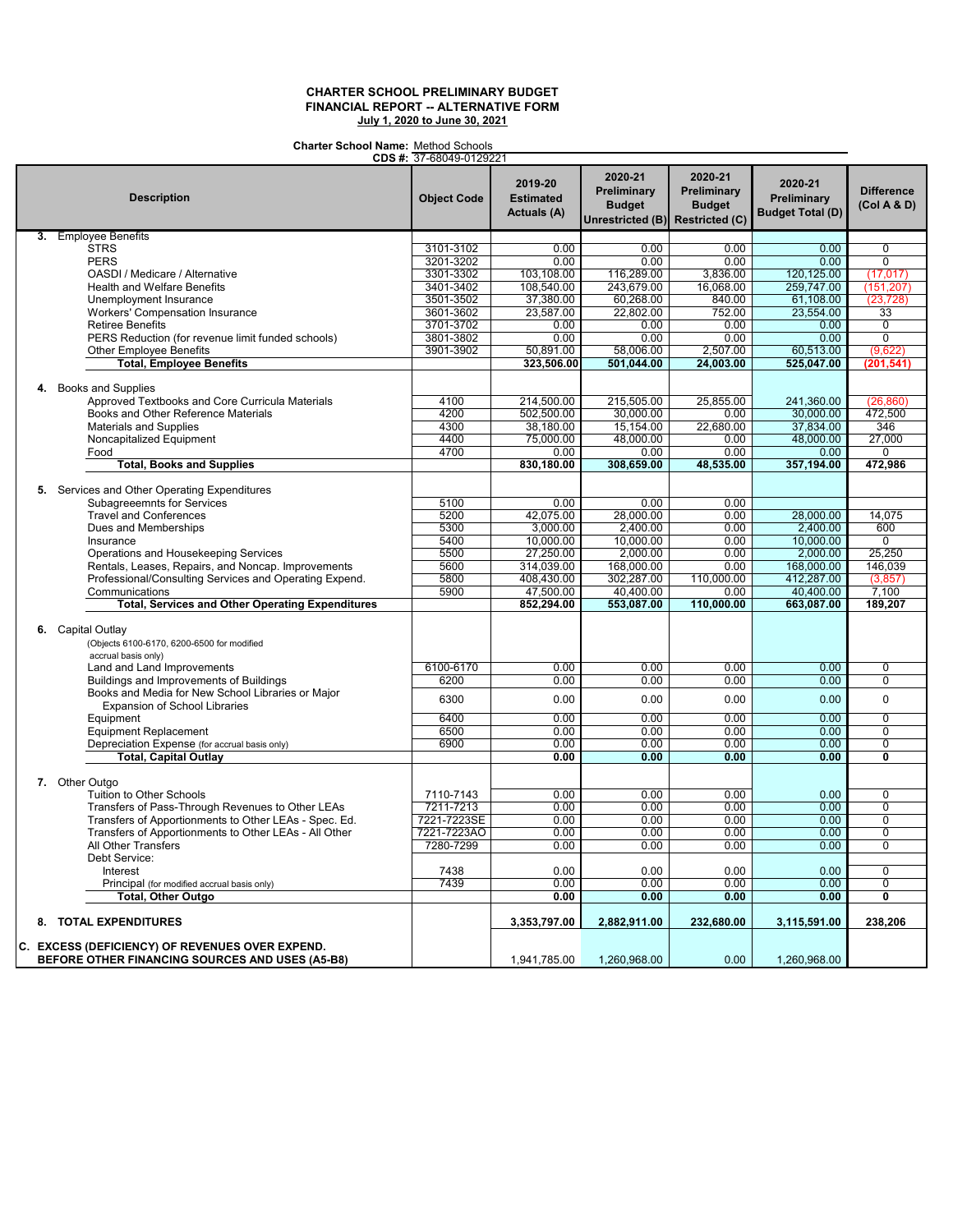# **Charter School Name:** Method Schools 37-68049-0129221

| <b>CDS</b> #: 37-68049-0129221 |                                                                                                                                                                                                                           |                    |                                                           |                                                                            |                                                |                                                      |                                  |
|--------------------------------|---------------------------------------------------------------------------------------------------------------------------------------------------------------------------------------------------------------------------|--------------------|-----------------------------------------------------------|----------------------------------------------------------------------------|------------------------------------------------|------------------------------------------------------|----------------------------------|
|                                | <b>Description</b>                                                                                                                                                                                                        | <b>Object Code</b> | 2019-20<br><b>Estimated</b><br>Actuals (A)                | 2020-21<br>Preliminary<br><b>Budget</b><br>Unrestricted (B) Restricted (C) | 2020-21<br><b>Preliminary</b><br><b>Budget</b> | 2020-21<br>Preliminary<br><b>Budget Total (D)</b>    | <b>Difference</b><br>(Col A & D) |
|                                | <b>D. OTHER FINANCING SOURCES / USES</b>                                                                                                                                                                                  |                    |                                                           |                                                                            |                                                |                                                      |                                  |
|                                | Other Sources                                                                                                                                                                                                             | 8930-8979          | 0.00                                                      | 0.00                                                                       | 0.00                                           | 0.00                                                 | $\Omega$                         |
|                                | Less: Other Uses<br>2.                                                                                                                                                                                                    | 7630-7699          | 0.00                                                      | 0.00                                                                       | 0.00                                           | 0.00                                                 | $\Omega$                         |
|                                | Contributions Between Unrestricted and Restricted Accounts<br>3.                                                                                                                                                          |                    |                                                           |                                                                            |                                                |                                                      |                                  |
|                                | (must net to zero)                                                                                                                                                                                                        | 8980-8999          | 0.00                                                      | 0.00                                                                       | 0.00                                           | 0.00                                                 | $\mathbf 0$                      |
|                                | <b>TOTAL OTHER FINANCING SOURCES / USES</b><br>4.                                                                                                                                                                         |                    | 0.00                                                      | 0.00                                                                       | 0.00                                           | 0.00                                                 | 0                                |
|                                | E. NET INCREASE (DECREASE) IN FUND BALANCE (C + D4)                                                                                                                                                                       |                    | 1,941,785.00                                              | 1,260,968.00                                                               | 0.00                                           | 1,260,968.00                                         | $\mathbf 0$                      |
|                                | F. FUND BALANCE, RESERVES<br>1. Beginning Fund Balance<br>As of July 1<br>a.<br>Adjustments/Restatements to Beginning Balance<br>b.<br>Adjusted Beginning Balance<br>c.<br>Ending Fund Balance, Oct 31 (E + F.1.c.)<br>2. | 9791<br>9793, 9795 | 2,651,108.72<br>14,886.00<br>2,665,994.72<br>4,607,779.72 | 4,607,779.72<br>4,607,779.72<br>5,868,747.72                               | 0.00<br>0.00                                   | 4,607,779.72<br>0.00<br>4,607,779.72<br>5,868,747.72 | 1,956,671<br>(14, 886)           |
|                                | Components of Ending Fund Balance:                                                                                                                                                                                        |                    |                                                           |                                                                            |                                                |                                                      |                                  |
|                                | Reserve for Revolving Cash (equals object 9130)                                                                                                                                                                           | 9711               | 0.00                                                      | 0.00                                                                       | 0.00                                           | 0.00                                                 |                                  |
|                                | Reserve for Stores (equals object 9320)                                                                                                                                                                                   | 9712               | 0.00                                                      | 0.00                                                                       | 0.00                                           | 0.00                                                 |                                  |
|                                | Reserve for Prepaid Expenditures (equals object 9330)                                                                                                                                                                     | 9713               | 0.00                                                      | 0.00                                                                       | 0.00                                           | 0.00                                                 |                                  |
|                                | All Others                                                                                                                                                                                                                | 9719               | 0.00                                                      | 0.00                                                                       | 0.00                                           | 0.00                                                 |                                  |
|                                | <b>Legally Restricted Balance</b>                                                                                                                                                                                         | 9740               | 0.00                                                      |                                                                            | 0.00                                           | 0.00                                                 |                                  |
|                                | Designated for Economic Uncertainties                                                                                                                                                                                     | 9770               | 100,613.91                                                | 86.487.33                                                                  |                                                | 86,487.33                                            |                                  |
|                                | <b>Other Designations</b>                                                                                                                                                                                                 | 9775, 9780         | 0.00                                                      | 0.00                                                                       | 0.00                                           | 0.00                                                 |                                  |
|                                | Net Investment in Capital Assests (Accrual Basis Only)                                                                                                                                                                    | 9796               | 0.00                                                      | 0.00                                                                       | 0.00                                           | 0.00                                                 |                                  |
|                                | Undesignated / Unappropriated Amount                                                                                                                                                                                      | 9790               | 4,507,165.81                                              | 5,782,260.39                                                               | 0.00                                           | 5,782,260.39                                         | 0                                |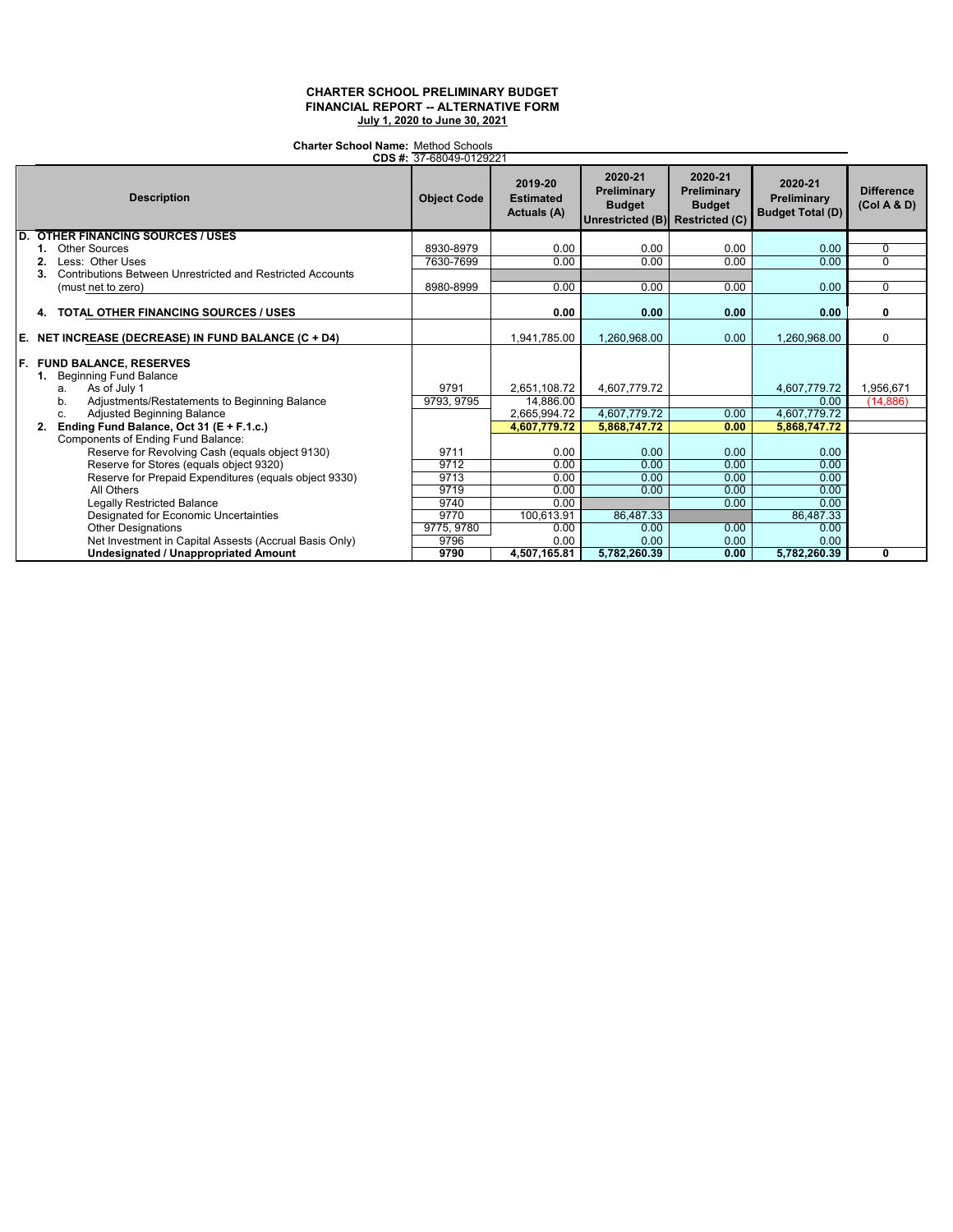## **CHARTER SCHOOL MULTI-YEAR PROJECTION - ALTERNATIVE FORM**

**Charter School Name: CDS #:** Method Schools 37-68049-0129221

| <b>Charter Approving Entity: Dehesa</b> |                        |
|-----------------------------------------|------------------------|
|                                         | <b>County: San Die</b> |
| <b>Charter #: 1617</b>                  |                        |
| <b>Fiscal Year: 2020-21</b>             |                        |
|                                         |                        |

| <u>UI-000 TU-0 IZUZZ I</u> |
|----------------------------|
| Dehesa Elementary          |
| San Diego                  |
| 1617                       |
|                            |

| 2020-21 (populated from Alternative Form Tab) |  |                                                        |                    |               |                   |                     |                   |                           |
|-----------------------------------------------|--|--------------------------------------------------------|--------------------|---------------|-------------------|---------------------|-------------------|---------------------------|
|                                               |  |                                                        |                    | Preliminary   | Preliminary       | Preliminary         |                   |                           |
|                                               |  | <b>Description</b>                                     | <b>Object Code</b> | <b>Budget</b> | <b>Budget</b>     | <b>Budget Total</b> | <b>Totals for</b> | <b>Totals for</b>         |
|                                               |  |                                                        |                    | Unrestricted  | <b>Restricted</b> |                     | 2021-22           | 2022-23                   |
|                                               |  | <b>REVENUES</b>                                        |                    |               |                   |                     |                   |                           |
|                                               |  | 1. LCFF Sources                                        |                    |               |                   |                     |                   |                           |
|                                               |  | State Aid - Current Year                               | 8011               | 3,805,154.00  |                   | 3,805,154.00        | 3,833,769.00      | 3,833,769.00              |
|                                               |  | <b>Education Protection Account - Current Year</b>     | 8012               | 84,000.00     |                   | 84,000.00           | 84,000.00         | 84,000.00                 |
|                                               |  | State Aid - Prior Years                                | 8019               | 0.00          |                   | 0.00                | 0.00              | 0.00                      |
|                                               |  | Transfer of Charter Schools in Lieu of Property Taxes  | 8096               | 72.660.00     |                   | 72,660.00           | 72.660.00         | 72.660.00                 |
|                                               |  | Other LCFF Transfers                                   | 8091, 8097         | 0.00          |                   | 0.00                | 0.00              | 0.00                      |
|                                               |  | <b>Total, LCFF Sources</b>                             |                    | 3,961,814.00  |                   | 3,961,814.00        |                   | 3,990,429.00 3,990,429.00 |
|                                               |  |                                                        |                    |               |                   |                     |                   |                           |
|                                               |  | 2. Federal Revenues                                    |                    |               |                   |                     |                   |                           |
|                                               |  | No Child Left Behind                                   | 8290               |               | 0.00              | 0.00                | 0.00              | 0.00                      |
|                                               |  | Special Education - Federal                            | 8181, 8182         |               | 0.00              | 0.00                | 0.00              | 0.00                      |
|                                               |  | <b>Child Nutrition - Federal</b>                       | 8220               |               | 0.00              | 0.00                | 0.00              | 0.00                      |
|                                               |  | <b>Other Federal Revenues</b>                          | 8290               | 0.00          | 0.00              | 0.00                | 0.00              | 0.00                      |
|                                               |  | <b>Total, Federal Revenues</b>                         |                    | 0.00          | 0.00              | 0.00                | 0.00              | 0.00                      |
|                                               |  |                                                        |                    |               |                   |                     |                   |                           |
|                                               |  | 3. Other State Revenues                                |                    |               |                   |                     |                   |                           |
|                                               |  | Special Education - State                              | <b>StateRevSE</b>  |               | 0.00              | 0.00                | 0.00              | 0.00                      |
|                                               |  | <b>Child Nutrition Programs</b>                        | 8520               |               | 210.000.00        | 210,000.00          | 0.00              | 0.00                      |
|                                               |  | <b>Mandated Costs Reimbursements</b>                   | 8550               | 17,805.00     |                   | 17,805.00           | 17,805.00         | 18,303.00                 |
|                                               |  | Lottery - Unrestricted and Instructional Materials     | 8560               | 64,260.00     | 22,680.00         | 86,940.00           | 86,940.00         | 86,940.00                 |
|                                               |  | Low Performing Student Block Grant                     | 8590               | 0.00          | 0.00              | 0.00                | 210,000.00        | 210.000.00                |
|                                               |  | All Other State Revenues                               | <b>StateRevAO</b>  | 0.00          | 0.00              | 0.00                | 0.00              | 0.00                      |
|                                               |  | <b>Total, Other State Revenues</b>                     |                    | 82.065.00     | 232,680.00        | 314,745.00          | 314,745.00        | 315,243.00                |
|                                               |  |                                                        |                    |               |                   |                     |                   |                           |
|                                               |  | 4. Other Local Revenues                                |                    |               |                   |                     |                   |                           |
|                                               |  | Transfers from Sponsoring LEAs to Charter Schools      | 8791               | 0.00          |                   | 0.00                | 0.00              | 0.00                      |
|                                               |  | All Other Local Revenues                               | <b>LocalRevAO</b>  | 100.000.00    | 0.00              | 100.000.00          | 100.000.00        | 100.000.00                |
|                                               |  | <b>Total, Local Revenues</b>                           |                    | 100,000.00    | 0.00              | 100,000.00          | 100,000.00        | 100,000.00                |
|                                               |  |                                                        |                    |               |                   |                     |                   |                           |
|                                               |  | 5. TOTAL REVENUES                                      |                    | 4,143,879.00  | 232,680.00        | 4,376,559.00        | 4,405,174.00      | 4,405,672.00              |
|                                               |  |                                                        |                    |               |                   |                     |                   |                           |
|                                               |  | <b>B. EXPENDITURES</b>                                 |                    |               |                   |                     |                   |                           |
|                                               |  | 1. Certificated Salaries                               |                    |               |                   |                     |                   |                           |
|                                               |  | <b>Teachers' Salaries</b>                              | 1100               | 1.062.827.00  | 34,112.00         | 1.096.939.00        | 1.150.410.00      | 1.203.881.00              |
|                                               |  | <b>Certificated Pupil Support Salaries</b>             | 1200               | 0.00          | 0.00              | 0.00                | 0.00              | 0.00                      |
|                                               |  | Certificated Supervisors' and Administrators' Salaries | 1300               | 123,798.00    | 16,030.00         | 139,828.00          | 129,987.00        | 136, 177.00               |
|                                               |  | <b>Other Certificated Salaries</b>                     | 1900               | 0.00          | 0.00              | 0.00                | 0.00              | 0.00                      |
|                                               |  | <b>Total, Certificated Salaries</b>                    |                    | 1.186.625.00  | 50.142.00         | 1.236.767.00        | 1.280.397.00      | 1.340.058.00              |
|                                               |  | 2. Non-certificated Salaries                           |                    |               |                   |                     |                   |                           |
|                                               |  |                                                        |                    |               |                   |                     |                   |                           |
|                                               |  | <b>Instructional Aides' Salaries</b>                   | 2100               | 111,529.00    | 0.00              | 111,529.00          | 113,796.00        | 116.063.00                |
|                                               |  | Non-certificated Support Salaries                      | 2200               | 0.00          | 0.00              | 0.00                | 0.00              | 0.00                      |
|                                               |  | Non-certificated Supervisors' and Administrators' Sal. | 2300               | 74,374.00     | 0.00              | 74,374.00           | 78,093.00         | 81,811.00                 |
|                                               |  | <b>Clerical and Office Salaries</b>                    | 2400               | 147,593.00    | 0.00              | 147,593.00          | 152,006.00        | 156,420.00                |
|                                               |  | <b>Other Non-certificated Salaries</b>                 | 2900               | 0.00          | 0.00              | 0.00                | 0.00              | 0.00                      |
|                                               |  | <b>Total, Non-certificated Salaries</b>                |                    | 333.496.00    | 0.00              | 333.496.00          | 343.895.00        | 354,294.00                |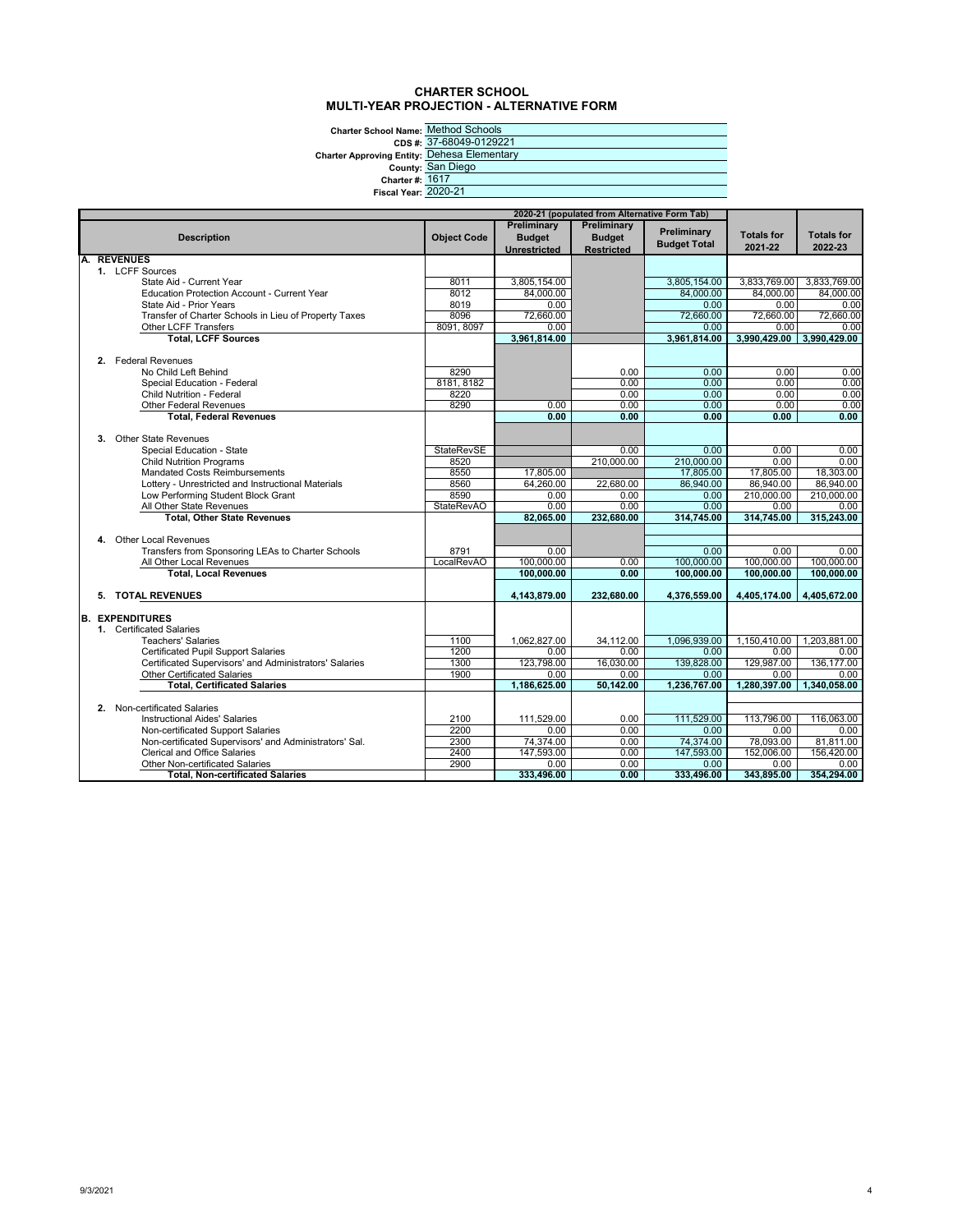|    | <b>Description</b>                                                                                 | <b>Object Code</b> | Preliminary<br><b>Budget</b><br>Unrestricted | Preliminary<br><b>Budget</b><br><b>Restricted</b> | Preliminary<br><b>Budget Total</b> | <b>Totals for</b><br>2021-22 | <b>Totals for</b><br>2022-23 |
|----|----------------------------------------------------------------------------------------------------|--------------------|----------------------------------------------|---------------------------------------------------|------------------------------------|------------------------------|------------------------------|
| 3. | <b>Employee Benefits</b>                                                                           |                    |                                              |                                                   |                                    |                              |                              |
|    | <b>STRS</b>                                                                                        | 3101-3102          | 0.00                                         | 0.00                                              | 0.00                               | 0.00                         | 0.00                         |
|    | <b>PERS</b>                                                                                        | 3201-3202          | 0.00                                         | 0.00                                              | 0.00                               | 0.00                         | 0.00                         |
|    | OASDI / Medicare / Alternative                                                                     | 3301-3302          | 116,289.00                                   | 3,836.00                                          | 120,125.00                         | 124,258.00                   | 129,618.00                   |
|    | <b>Health and Welfare Benefits</b>                                                                 | 3401-3402          | 243,679.00                                   | 16,068.00                                         | 259,747.00                         | 272,734.00                   | 285.722.00                   |
|    | Unemployment Insurance                                                                             | 3501-3502          | 60,268.00                                    | 840.00                                            | 61,108.00                          | 60,699.00                    | 60,709.00                    |
|    | Workers' Compensation Insurance                                                                    | 3601-3602          | 22,802.00                                    | 752.00                                            | 23,554.00                          | 34,110.00                    | 37,276.00                    |
|    | <b>Retiree Benefits</b>                                                                            | 3701-3702          | 0.00                                         | 0.00                                              | 0.00                               | 0.00                         | 0.00                         |
|    | PERS Reduction (for revenue limit funded schools)                                                  | 3801-3802          | 0.00                                         | 0.00                                              | 0.00                               | 0.00                         | 0.00                         |
|    | <b>Other Employee Benefits</b>                                                                     | 3901-3902          | 58,006.00<br>501,044.00                      | 2,507.00<br>24,003.00                             | 60,513.00                          | 81,215.00                    | 84,718.00<br>598,043.00      |
|    | <b>Total, Employee Benefits</b>                                                                    |                    |                                              |                                                   | 525,047.00                         | 573,016.00                   |                              |
| 4. | <b>Books and Supplies</b>                                                                          |                    |                                              |                                                   |                                    |                              |                              |
|    | Approved Textbooks and Core Curricula Materials                                                    | 4100               | 215,505.00                                   | 25,855.00                                         | 241,360.00                         | 248,601.00                   | 256,059.00                   |
|    | Books and Other Reference Materials                                                                | 4200               | 30,000.00                                    | 0.00                                              | 30.000.00                          | 30.900.00                    | 31.827.00                    |
|    | <b>Materials and Supplies</b>                                                                      | 4300               | 15,154.00                                    | 22.680.00                                         | 37,834.00                          | 39,915.00                    | 42.110.00                    |
|    | Noncapitalized Equipment                                                                           | 4400               | 48,000.00                                    | 0.00                                              | 48,000.00                          | 45,000.00                    | 47,475.00                    |
|    | Food                                                                                               | 4700               | 0.00                                         | 0.00                                              | 0.00                               | 0.00                         | 0.00                         |
|    | <b>Total, Books and Supplies</b>                                                                   |                    | 308,659.00                                   | 48,535.00                                         | 357,194.00                         | 364,416.00                   | 377,471.00                   |
|    |                                                                                                    |                    |                                              |                                                   |                                    |                              |                              |
|    | 5. Services and Other Operating Expenditures                                                       |                    |                                              |                                                   |                                    |                              |                              |
|    | Subagreeemnts for Services                                                                         | 5100               | 0.00                                         | 0.00                                              | 0.00                               | 0.00                         | 0.00                         |
|    | <b>Travel and Conferences</b>                                                                      | 5200               | 28,000.00                                    | 0.00                                              | 28,000.00                          | 28,840.00                    | 29.705.00                    |
|    | Dues and Memberships                                                                               | 5300               | 2,400.00                                     | 0.00                                              | 2,400.00                           | 2,472.00                     | 2,546.00                     |
|    | Insurance                                                                                          | 5400               | 10,000.00                                    | 0.00                                              | 10,000.00                          | 10,300.00                    | 10,609.00                    |
|    | Operations and Housekeeping Services                                                               | 5500               | 2,000.00                                     | 0.00                                              | 2.000.00                           | 2,060.00                     | 2.122.00                     |
|    | Rentals, Leases, Repairs, and Noncap. Improvements                                                 | 5600               | 168,000.00                                   | 0.00                                              | 168,000.00                         | 249,800.00                   | 257,294.00                   |
|    | Professional/Consulting Services and Operating Expend.                                             | 5800               | 302,287.00                                   | 110,000.00                                        | 412,287.00                         | 479,762.00                   | 496,429.00                   |
|    | Communications                                                                                     | 5900               | 40,400.00                                    | 0.00                                              | 40,400.00                          | 41,612.00                    | 42,860.00                    |
|    | <b>Total, Services and Other Operating Expenditures</b>                                            |                    | 553,087.00                                   | 110,000.00                                        | 663,087.00                         | 814,846.00                   | 841,565.00                   |
|    | 6. Capital Outlay<br>(Objects 6100-6170, 6200-6500 for modified<br>accrual basis only)             |                    |                                              |                                                   |                                    |                              |                              |
|    | Land and Land Improvements                                                                         | 6100-6170          | 0.00                                         | 0.00                                              | 0.00                               | 0.00                         | 0.00                         |
|    | Buildings and Improvements of Buildings                                                            | 6200               | 0.00                                         | 0.00                                              | 0.00                               | 0.00                         | 0.00                         |
|    | Books and Media for New School Libraries or Major                                                  |                    | 0.00                                         | 0.00                                              | 0.00                               | 0.00                         | 0.00                         |
|    | <b>Expansion of School Libraries</b>                                                               | 6300               | 0.00                                         | 0.00                                              | 0.00                               | 0.00                         | 0.00                         |
|    | Equipment                                                                                          | 6400               | 0.00                                         | 0.00                                              | 0.00                               | 0.00                         | 0.00                         |
|    | <b>Equipment Replacement</b>                                                                       | 6500               | 0.00                                         | 0.00                                              | 0.00                               | 0.00                         | 0.00                         |
|    | Depreciation Expense (for accrual basis only)                                                      | 6900               | 0.00                                         | 0.00                                              | 0.00                               | 0.00                         | 0.00                         |
|    | <b>Total, Capital Outlay</b>                                                                       |                    | 0.00                                         | 0.00                                              | 0.00                               | 0.00                         | 0.00                         |
|    | 7. Other Outgo                                                                                     |                    |                                              |                                                   |                                    |                              |                              |
|    | <b>Tuition to Other Schools</b>                                                                    | 7110-7143          | 0.00                                         | 0.00                                              | 0.00                               | 0.00                         | 0.00                         |
|    | Transfers of Pass-Through Revenues to Other LEAs                                                   | 7211-7213          | 0.00                                         | 0.00                                              | 0.00                               | 0.00                         | 0.00                         |
|    | Transfers of Apportionments to Other LEAs - Spec. Ed.                                              | 7221-7223SE        | 0.00                                         | 0.00                                              | 0.00                               | 0.00                         | 0.00                         |
|    | Transfers of Apportionments to Other LEAs - All Other                                              | 7221-7223AO        | 0.00                                         | 0.00                                              | 0.00                               | 0.00                         | 0.00                         |
|    | All Other Transfers                                                                                | 7280-7299          | 0.00                                         | 0.00                                              | 0.00                               | 0.00                         | 0.00                         |
|    | Debt Service:                                                                                      |                    |                                              |                                                   |                                    |                              |                              |
|    | Interest                                                                                           | 7438               | 0.00                                         | 0.00                                              | 0.00                               | 0.00                         | 0.00                         |
|    | Principal (for modified accrual basis only)                                                        | 7439               | 0.00                                         | 0.00                                              | 0.00                               | 0.00                         | 0.00                         |
|    | Total, Other Outgo                                                                                 |                    | 0.00                                         | 0.00                                              | 0.00                               | 0.00                         | 0.00                         |
|    | 8. TOTAL EXPENDITURES                                                                              |                    | 2.882.911.00                                 | 232,680.00                                        | 3,115,591.00                       | 3,376,570.00                 | 3,511,431.00                 |
|    | C. EXCESS (DEFICIENCY) OF REVENUES OVER EXPEND.<br>BEFORE OTHER FINANCING SOURCES AND USES (A5-B8) |                    | 1,260,968.00                                 | 0.00                                              | 1,260,968.00                       | 1,028,604.00                 | 894,241.00                   |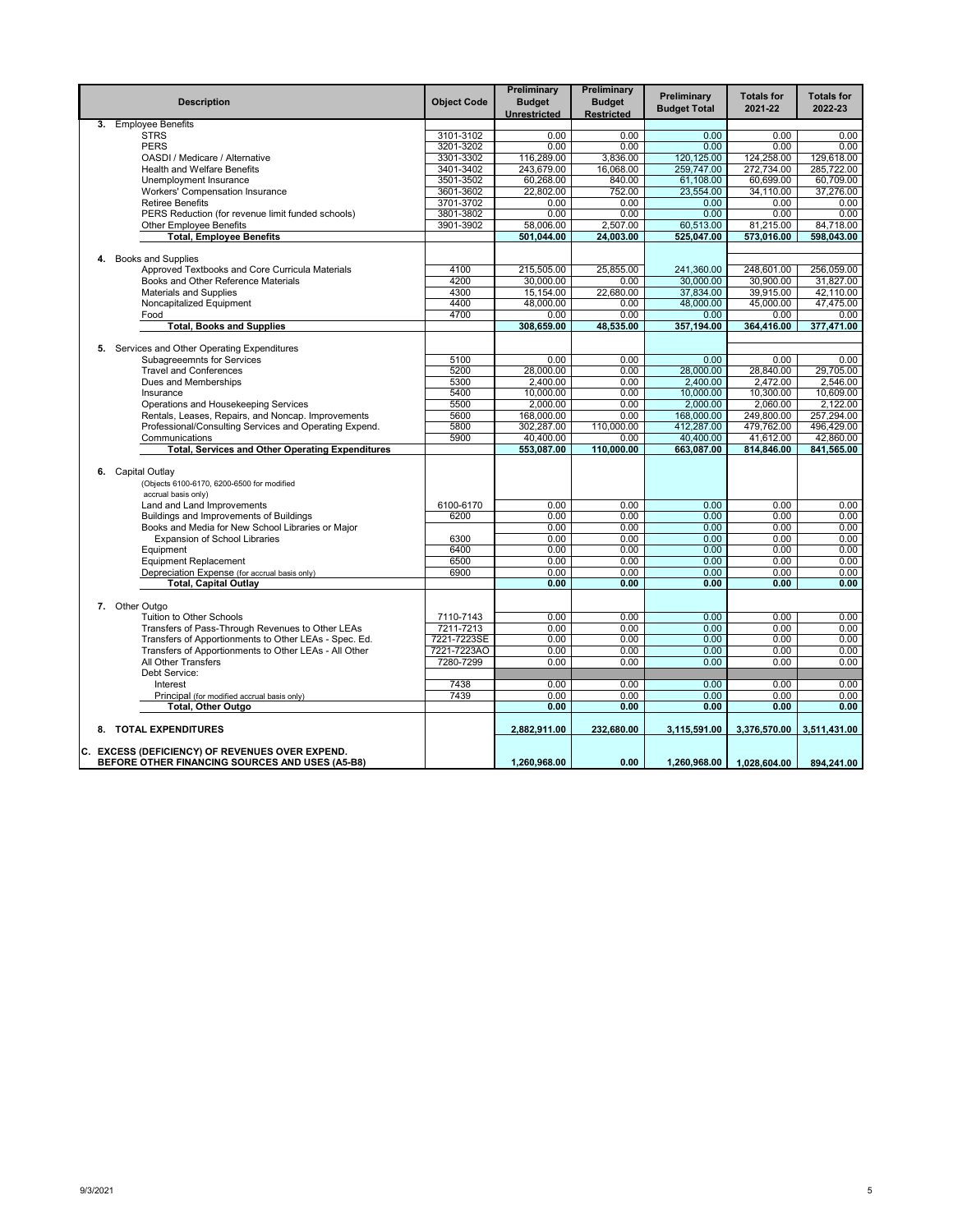|     | <b>Description</b>                                               | <b>Object Code</b> | Preliminary<br><b>Budget</b><br><b>Unrestricted</b> | Preliminary<br><b>Budget</b><br><b>Restricted</b> | Preliminary<br><b>Budget Total</b> | <b>Totals for</b><br>2021-22 | <b>Totals for</b><br>2022-23 |
|-----|------------------------------------------------------------------|--------------------|-----------------------------------------------------|---------------------------------------------------|------------------------------------|------------------------------|------------------------------|
| D.  | <b>OTHER FINANCING SOURCES / USES</b>                            |                    |                                                     |                                                   |                                    |                              |                              |
|     | Other Sources                                                    | 8930-8979          | 0.00                                                | 0.00                                              | 0.00                               | 0.00                         | 0.00                         |
|     | Less: Other Uses                                                 | 7630-7699          | 0.00                                                | 0.00                                              | 0.00                               | 0.00                         | 0.00                         |
|     | Contributions Between Unrestricted and Restricted Accounts<br>3. |                    |                                                     |                                                   |                                    |                              |                              |
|     | (must net to zero)                                               | 8980-8999          | 0.00                                                | 0.00                                              | 0.00                               | 0.00                         | 0.00                         |
|     | TOTAL OTHER FINANCING SOURCES / USES<br>4.                       |                    | 0.00                                                | 0.00                                              | 0.00                               | 0.00                         | 0.00                         |
| E.  | NET INCREASE (DECREASE) IN FUND BALANCE (C + D4)                 |                    | 1,260,968.00                                        | 0.00                                              | 1,260,968.00                       | 1,028,604.00                 | 894,241.00                   |
|     |                                                                  |                    |                                                     |                                                   |                                    |                              |                              |
| IF. | <b>FUND BALANCE, RESERVES</b>                                    |                    |                                                     |                                                   |                                    |                              |                              |
|     | <b>Beginning Fund Balance</b>                                    |                    | 0.00                                                | 0.00                                              |                                    |                              |                              |
|     | As of July 1<br>a.                                               | 9791               | 4,607,779.72                                        | 0.00                                              | 4,607,779.72                       | 5,868,747.72                 | 6,897,351.72                 |
|     | Adjustments/Restatements to Beginning Balance<br>b.              | 9793, 9795         | 0.00                                                | 0.00                                              | 0.00                               | 0.00                         | 0.00                         |
|     | Adjusted Beginning Balance<br>c.                                 |                    | 4,607,779.72                                        | 0.00                                              | 4,607,779.72                       | 5,868,747.72                 | 6,897,351.72                 |
|     | Ending Fund Balance, Oct 31 (E + F.1.c.)<br>2.                   |                    | 5,868,747.72                                        | 0.00                                              | 5.868.747.72                       | 6,897,351.72                 | 7,791,592.72                 |
|     | Components of Ending Fund Balance:                               |                    |                                                     |                                                   |                                    |                              |                              |
|     | Reserve for Revolving Cash (equals object 9130)                  | 9711               | 0.00                                                | 0.00                                              | 0.00                               | 0.00                         | 0.00                         |
|     | Reserve for Stores (equals object 9320)                          | 9712               | 0.00                                                | 0.00                                              | 0.00                               | 0.00                         | 0.00                         |
|     | Reserve for Prepaid Expenditures (equals object 9330)            | 9713               | 0.00                                                | 0.00                                              | 0.00                               | 0.00                         | 0.00                         |
|     | All Others                                                       | 9719               | 0.00                                                | 0.00                                              | 0.00                               | 0.00                         | 0.00                         |
|     | Legally Restricted Balance                                       | 9740               |                                                     | 0.00                                              | 0.00                               | 0.00                         | 0.00                         |
|     | Designated for Economic Uncertainties                            | 9770               | 86,487.33                                           |                                                   | 86,487.33                          | 101,297.10                   | 105,342.93                   |
|     | <b>Other Designations</b>                                        | 9775, 9780         | 0.00                                                | 0.00                                              | 0.00                               | 0.00                         | 0.00                         |
|     | Net Investment in Capital Assests (Accrual Basis Only)           | 9796               | 0.00                                                | 0.00                                              | 0.00                               | 0.00                         | 0.00                         |
|     | Undesignated / Unappropriated Amount                             | 9790               | 5,782,260.39                                        | 0.00                                              | 5,782,260.39                       | 6,796,054.62                 | 7,686,249.79                 |